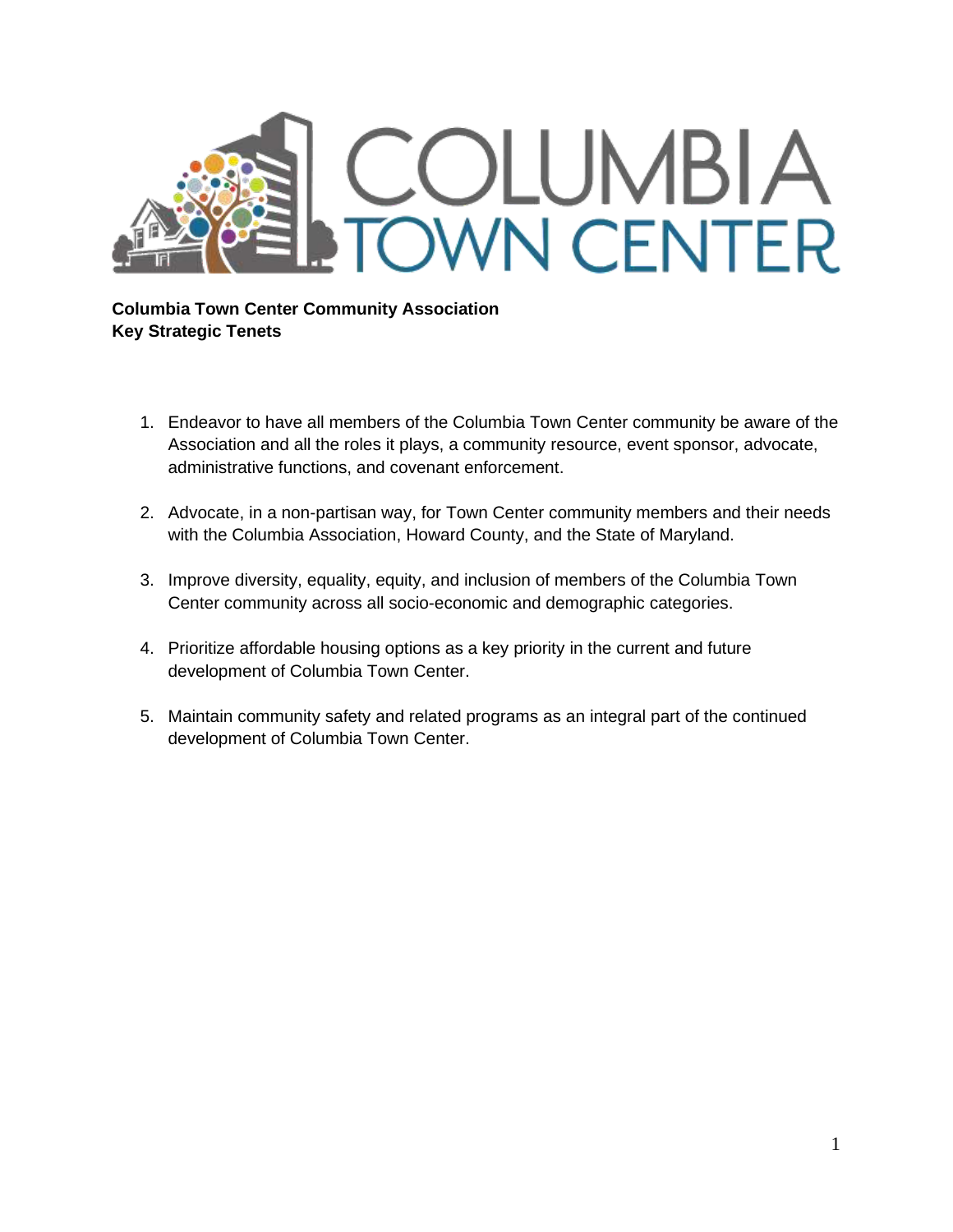## **Columbia Town Center Association Key Strategic Tenets & Goals**

- **1. Endeavor to have all members of the Columbia Town Center community be aware of the Association and all the roles it plays, a community resource, event sponsor, advocate, administrative functions, and covenant enforcement.**
	- **a.** Develop strategies to increase participation from community at events by 50% for 2022 and 2023. Champion: Lyn Locke.
	- **b.** Develop a social media strategy by August 2022, to increase social media audience by 25% YOY as measured by Google Analytics and other metrics. Champion: Clara Pino.
	- **c.** Create a plan by July 2022, to identify roles and responsibilities to accommodate increasing the number of volunteers and board members. Champion: Clara Pino.
	- **d.** Identify four opportunities by November 2022, to educate Town Center businesses and their staff about the role of the association. Champion: Jamison Hibbard.
	- **e.** Create a strategy by July 2022 to enable offering educational tours of Historic Oakland for the public and groups that could increase rentals. Champion: Lyn Locke.
	- **f.** Annually survey the community to measure progress. Champion: Lyn Locke
- **2. Advocate, in a non-partisan way, for Town Center community members and their needs with the Columbia Association, Howard County, and the State of Maryland.**
	- **a.** Identify fifteen key needs of the community and develop a positioning statement for the Association by August 2022. Champion: Lyn Locke with Board input.
	- **b.** Require that all board members participate in:
		- **i.** Plan Howard within the first year of their membership.
		- **ii.** Attend four community events per year to share the message of the association.
		- **iii.** Identify an association partner to attend with the board member.
		- **iv.** Champion: Jamison Hibbard.
	- **c.** Coordinate at least one nonpartisan event to increase awareness of elections and candidates. Champion: Lyn Locke with 2022/2023 Election Chair (s).
	- **d.** Create two opportunities to engage with partner organizations at Town Center events. Champions: Lyn Locke
	- **e.** Develop position on behalf of the Town Center community on:
		- **i.** All state and county DPZ submissions that impact Town Center
		- **ii.** All Howard County operating and capital budgets
		- **iii.** Champions: Dean Dworkin, Kevin Fitzgerald & Lynn Foehrkolb.
		- **iv.** Develop strategy to engage all associations (HOA & volunteers) & community boards once per year. Champions: Kevin Fitzgerald & Lynn Foehrkolb.
	- **f.** Annually schedule meetings with State & County elected officials (Delegates, Representatives, Senators, & County Executive). Champion: Lyn Locke.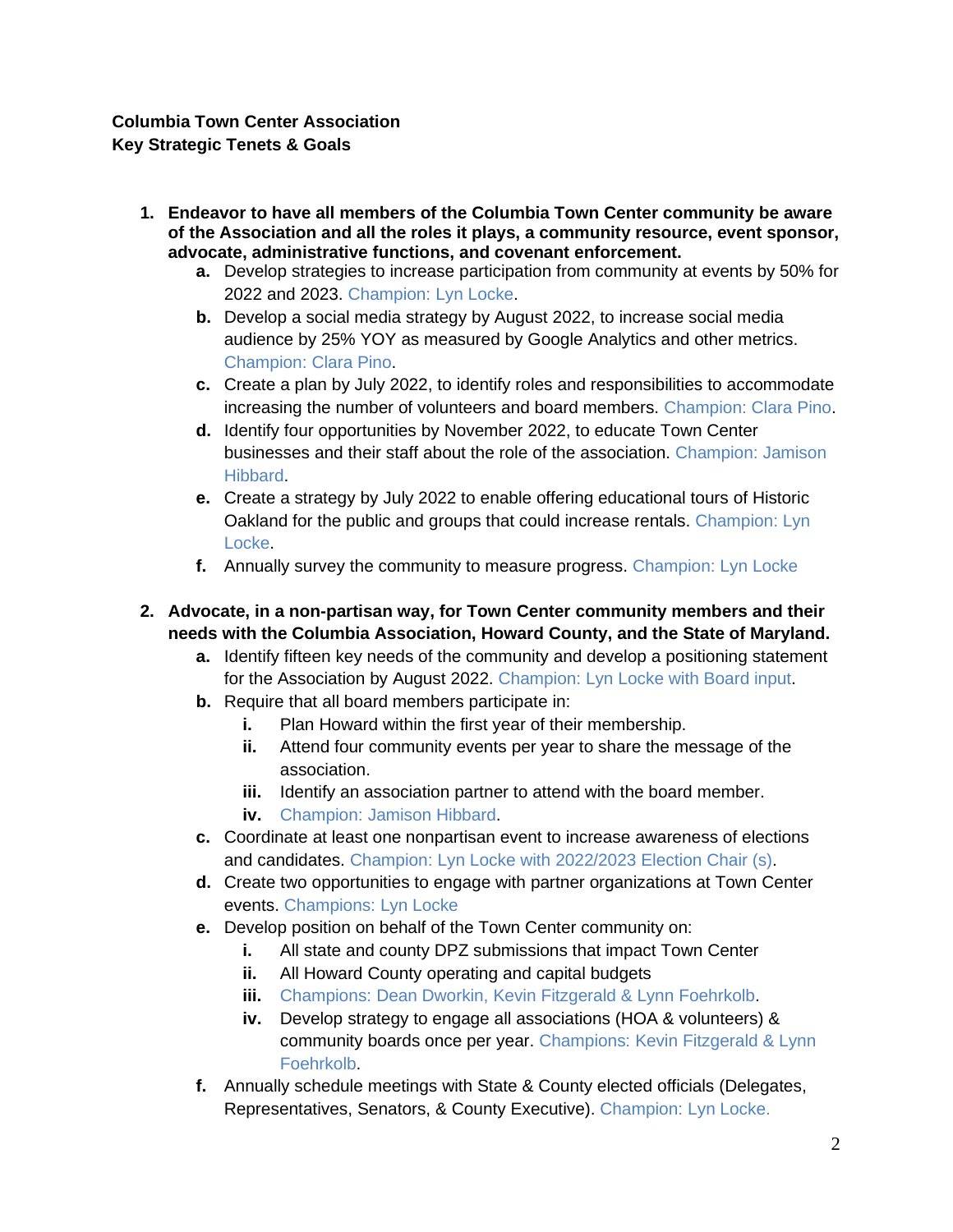- **3. Improve diversity, equality, equity, and inclusion of members of the Columbia Town Center community across all socio-economic and demographic categories.**
	- **a.** Create an organizational statement regarding Diversity, Equity & Inclusion.
	- **b.** Annually provide training for all staff, volunteers, and board members.
	- **c.** Increase by 25% the diversity of staff, volunteers, board, and committee members by fiscal year end April 30, 2023.
	- **d.** Participate in two events, as a board, organized by underrepresented groups per year.
	- **e.** Identify 1-2 partners (from underrepresented groups) to help increase their exposure
	- **f.** Allocate our funds in an equitable way to ensure that it mirrors the community population.
	- **g.** Champion for all above components: Clara Pino.

### **4. Prioritize affordable housing options as a key priority in the current and future development of Columbia Town Center.**

- **a.** Develop a strategy to gain further input or representation on Housing Committee by October 2022.
- **b.** Create avenue(s) for community feedback by August 2022.
- **c.** Create a communication plan around affordable housing by November 2022 and implement.
- **d.** Develop plan to partner with other villages around zoning laws and communities by January 2023.
- **e.** Identify person(s) to monitor activities of the General Plan Development and update the board regularly by email or at Board Meetings.
- **f.** Champions for all above components: Dean Dworkin, Kevin Fitzgerald, and Lynn Foehrkolb.

#### **5. Maintain community safety and related programs as an integral part of the continued development of Columbia Town Center.**

- **a.** Schedule annual visits with community liaison from Police, Fire, and Emergency Response.
- **b.** Develop a strategy to establish a community watch program by September 2022 and create one new group by October 2023.
- **c.** Identify one community safety program annually to partner with, support, and promote.
- **d.** Develop and/or support tactics, programs, and initiatives to increase the **walkability score** of Town Center (Downtown) and increase the score by 10% from 57 to 62.7 by EOY 2023 as measured by [www.walkscore.com/MD/Columbia.](https://www.walkscore.com/MD/Columbia)
- **e.** Develop and/or support tactics, programs, and initiatives to increase the **bike score** of Town Center (Downtown) and increase the score by 10% from 60 to 66.0 by EOY 2023 as measured by [www.walkscore.com/MD/Columbia.](http://www.walkscore.com/MD/Columbia)